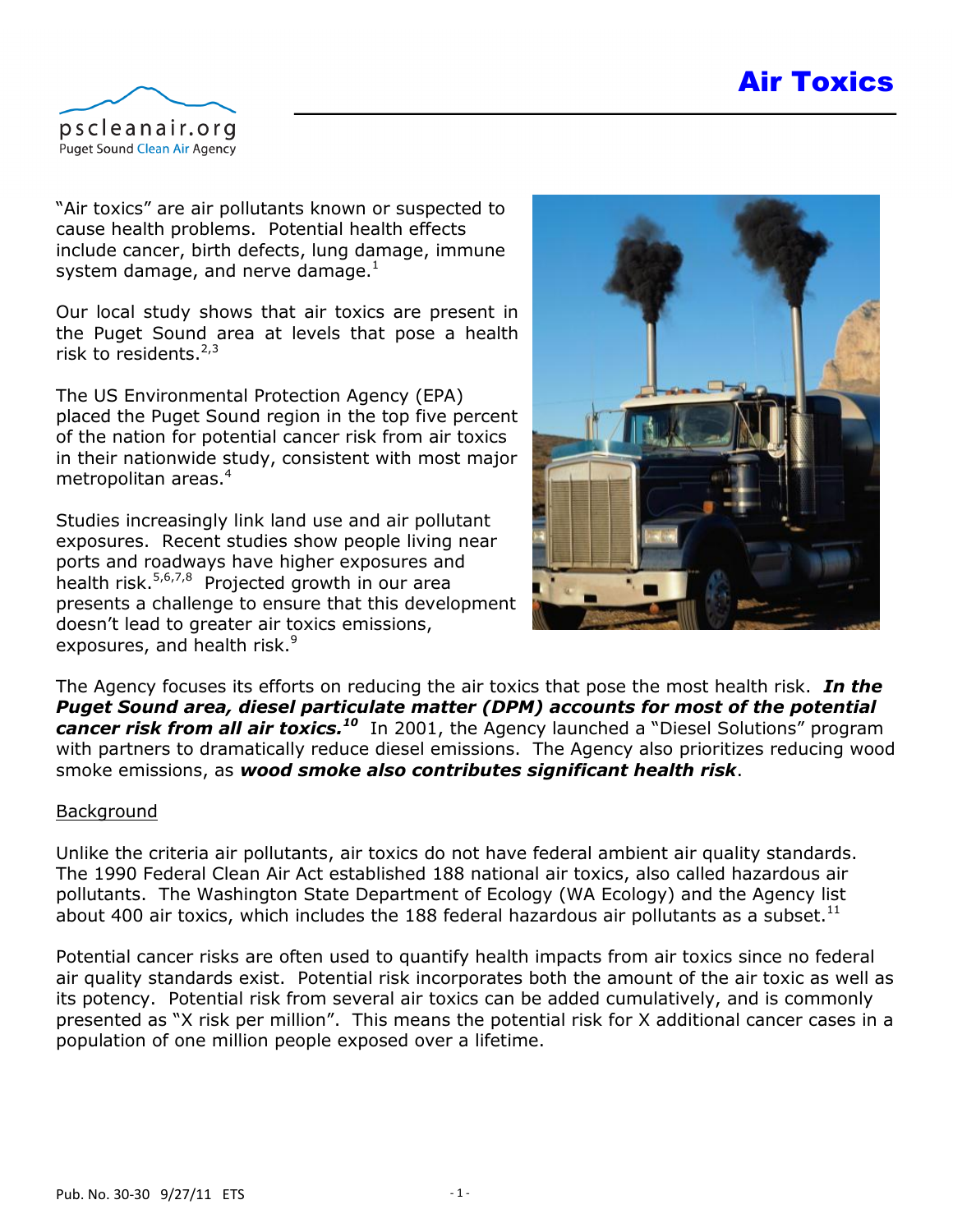# Top Air Toxics of Concern and their Sources

Diesel particulate matter overwhelmingly represents the highest potential cancer risk in the Puget Sound area. This pollution comes from diesel-fueled trucks, cars, buses, construction equipment, rail, marine, and port activities. Particulate matter from wood smoke (a result of burning in woodstoves and fireplaces or outdoor fires) presents the second-highest potential cancer health risk.

Wood smoke and auto exhaust also contain formaldehyde, chromium, benzene, 1,3-butadiene, and acrolein. Chromium is also emitted in industrial plating processes. The Agency also prioritizes reductions of these air toxics.

Acrolein is another air toxic of concern in the Puget Sound region but is not shown in the following chart because its primary health effect is respiratory irritation (not cancer). Acrolein is emitted from auto exhaust, wood burning, and other combustion.

# Health Effects

Air toxics are associated with a broad range of health effects, including cancer. As air toxics are primarily inhaled, many adverse health effects involve the respiratory system. Some studies have linked air toxics to asthma. $^{12,13}$  Other respiratory effects include lung inflammation, coughing, wheezing, and reduced lung function. The cardiovascular, neurological, reproductive, and immunological systems can also be affected by various air toxics.

People are affected differently by exposure to air toxics. Children, the elderly, pregnant women, and those with compromised immune systems or illnesses are especially susceptible.

Some air toxics are persistent and bio-accumulative, meaning they build up in the food chain and result in higher exposures with relatively lower concentrations.

# Federal Reduction Strategies

The EPA continues to pursue reductions in air toxics emissions:

- Since 2007, federal rules for cleaner diesel fuel were phased-in, which also require that new on-highway diesel vehicles be considerably cleaner.<sup>14</sup>
- EPA provides grants that reduce air toxics emissions through diesel retrofits, woodstove change-out programs, and various community-scale projects.
- EPA continues to develop rules, implemented by states and local agencies, to reduce air toxics emitted from large and small industrial sources.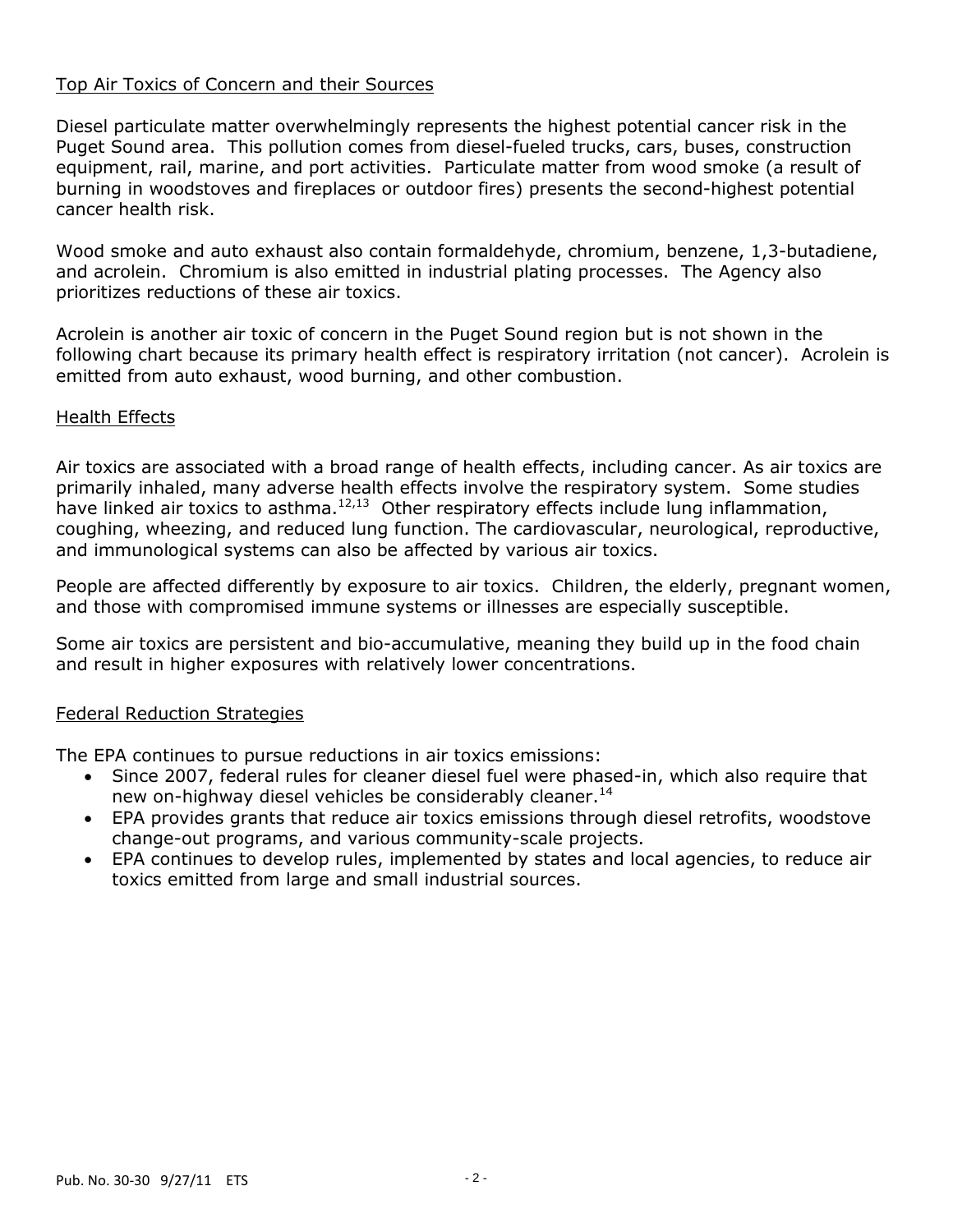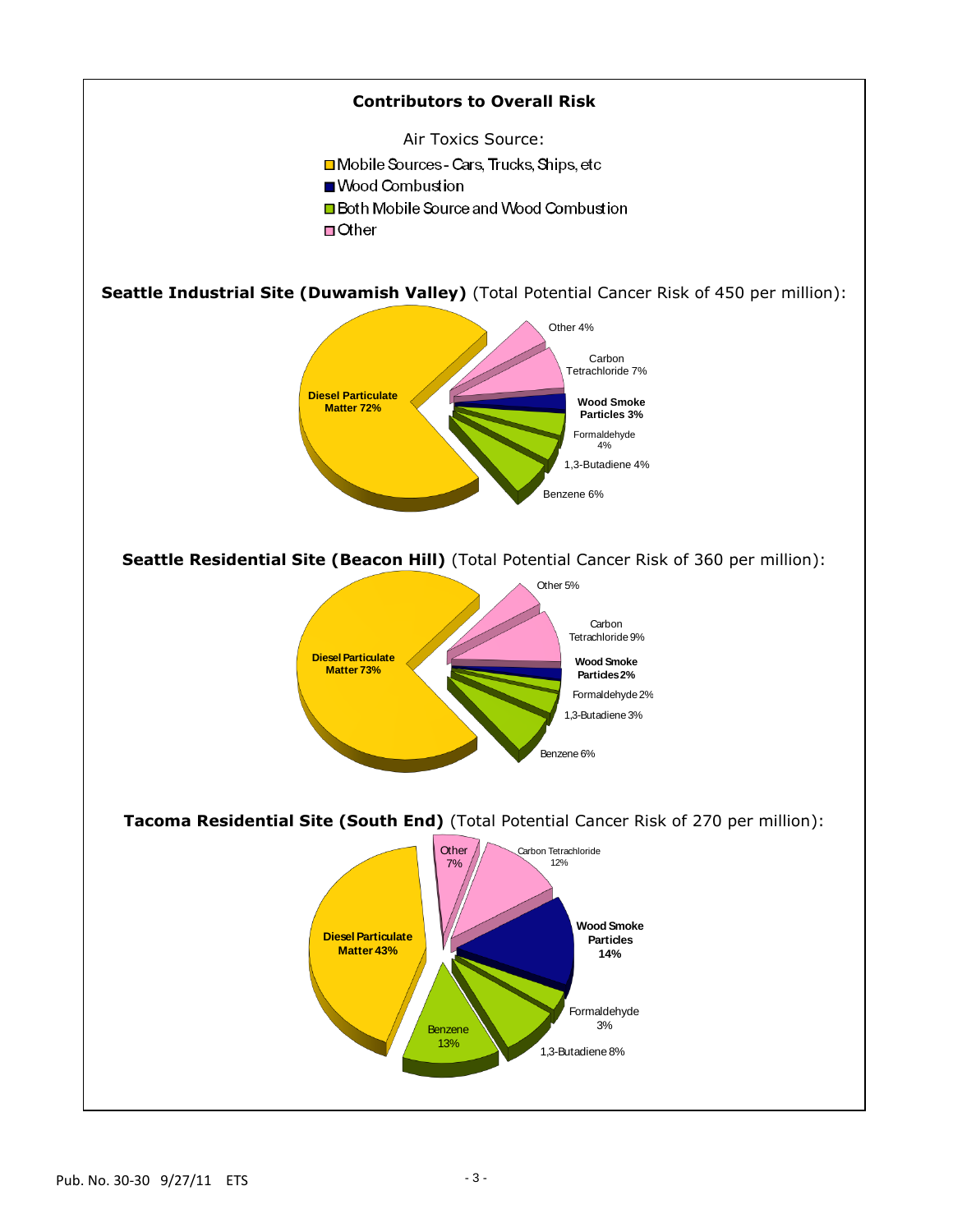#### Local Reduction Strategies

The Agency reduces air toxics emissions throughout the Puget Sound region through actions that also reduce criteria air pollutant emissions (most notably fine particulate and ozone precursors):

- **Diesel Solutions® .** Since 2000, the Agency has worked with public and private partners to reduce diesel emissions with new technologies, use cleaner fuels, and promote reduced idling.
- **Northwest Ports Clean Air Strategy.** In 2007, the Agency combined with other local officials and the Ports of Tacoma, Seattle, and Vancouver to set targets to reduce diesel emissions in the future.
- **Less wood smoke.** The Agency reduces pollution from wood burning through education, wood stove replacement programs, burn bans, and enforcement.
- **Cleaner cars.** The Agency and partners encouraged adoption of the stricter Washington vehicle standards that will reduce mobile source air toxics emissions.
- **Cleaner fuels.** The Agency works with local fuel suppliers to provide gasoline that releases fewer toxics into the air. The Agency also adopted new gas station rules to reduce gas station emissions. The Agency encourages the use of biofuels that also emit fewer air toxics.
- **Cleaner Business and Industry.** The region has had success reducing commercial air toxics pollution. An example is dry cleaners: they've replaced old-technology machines with new equipment that emit almost no air toxics.

### Air Toxics Monitoring

Air toxics monitoring is conducted on a much smaller scale than criteria air pollutant monitoring. Air toxics monitoring is expensive, and monitoring methods don't yet exist for many air toxics. Direct monitoring methods don't yet exist for diesel and wood smoke particulate matter; instead, a complex combination of monitoring and modeling is used to estimate concentrations.

Locally, WA Ecology has monitored 17 air toxics since 2000 in Seattle at the Beacon Hill site. In the last decade, we have seen most air toxics concentrations lower thanks to local and national efforts. However, results of our recent air toxics study show that there is more left to be done to lower diesel and wood smoke emissions.<sup>[3](#page-0-0)</sup>